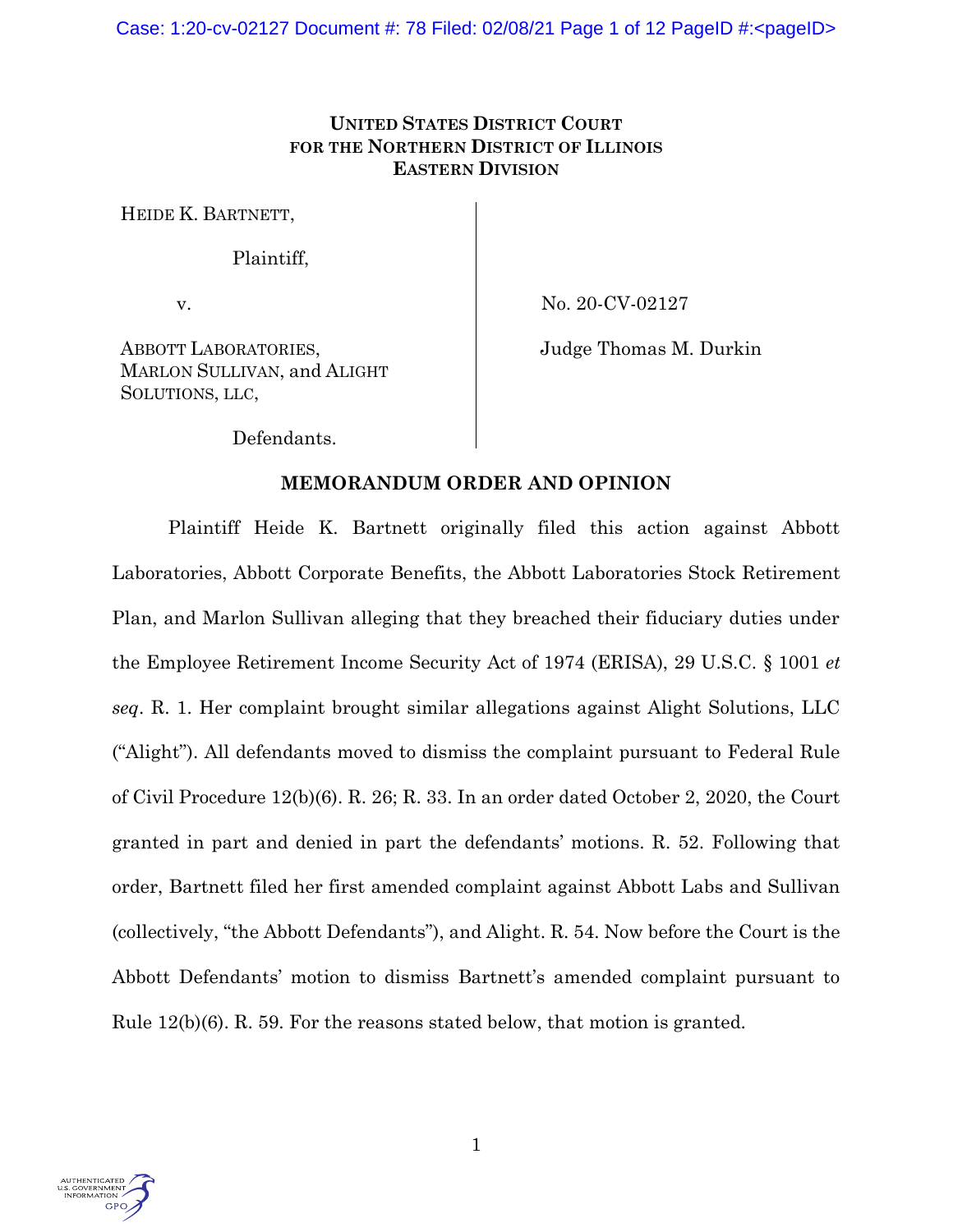#### **Legal Standard**

A Rule 12(b)(6) motion challenges the "sufficiency of the complaint." *Berger v. Nat. Collegiate Athletic Assoc.*, 843 F.3d 285, 289 (7th Cir. 2016). A complaint must provide "a short and plain statement of the claim showing that the pleader is entitled to relief," Fed. R. Civ. P. 8(a)(2), sufficient to provide defendant with "fair notice" of the claim and the basis for it. *Bell Atl. Corp. v. Twombly*, 550 U.S. 544, 555 (2007). This standard "demands more than an unadorned, the-defendant-unlawfully-harmed-me accusation." *Ashcroft v. Iqbal*, 556 U.S. 662, 678 (2009). While "detailed factual allegations" are not required, "labels and conclusions, and a formulaic recitation of the elements of a cause of action will not do." *Twombly*, 550 U.S. at 555. The complaint must "contain sufficient factual matter, accepted as true, to 'state a claim to relief that is plausible on its face.'" *Iqbal*, 556 U.S. at 678 (quoting *Twombly*, 550 U.S. at 570). "'A claim has facial plausibility when the plaintiff pleads factual content that allows the court to draw the reasonable inference that the defendant is liable for the misconduct alleged.'" *Boucher v. Fin. Sys. of Green Bay, Inc.*, 880 F.3d 362, 366 (7th Cir. 2018) (quoting *Iqbal*, 556 U.S. at 678). In applying this standard, the Court accepts all well-pleaded facts as true and draws all reasonable inferences in favor of the non-moving party. *Tobey v. Chibucos*, 890 F.3d 634, 646 (7th Cir. 2018).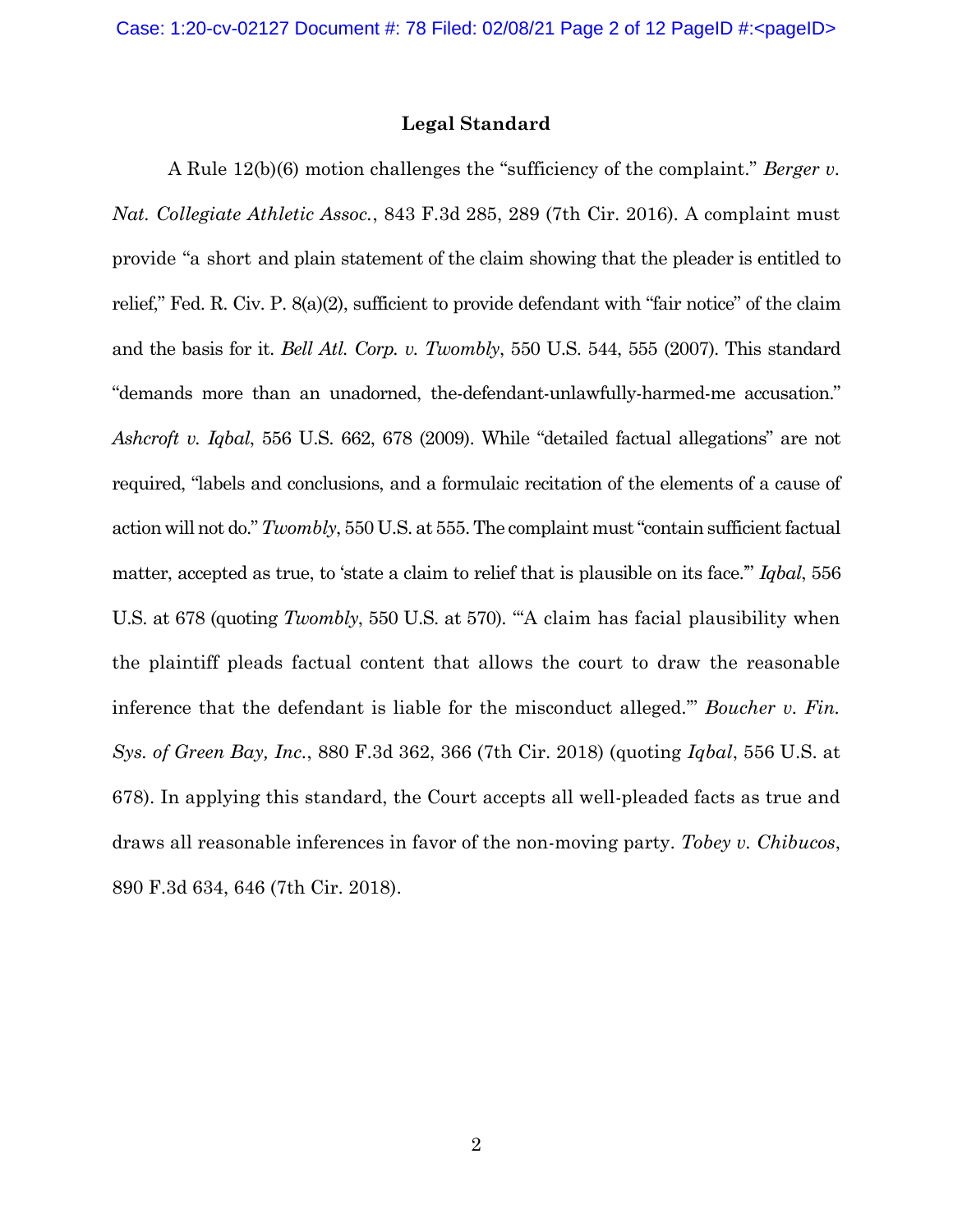## **Background<sup>1</sup>**

The Court provided a detailed factual background of the case in its prior order. *See* R. 52 at 2-7. Briefly explained, and as relevant here, Bartnett is a retired former employee of Abbott Labs and a participant in the Abbott Laboratories Stock Retirement Plan. Abbott Labs and Sullivan are plan fiduciaries. Alight (then Aon Hewitt) was hired to serve as plan administrator in 2003 and its contract was renewed in 2015. As plan administrator, Alight operates the plan's customer service phone line as well as its website, abbottbenefits.com, which plan participants can use to access information about their retirement accounts.

On or about December 29, 2018, an identity thief visited abbottbenefits.com, accessed Bartnett's retirement account (which had over \$362,500 at the time), and added direct deposit information for a SunTrust bank account. A few days later, the thief dialed the plan's customer service phone line and claimed to be Bartnett. The thief told the customer service representative that she tried to process a distribution online but was unsuccessful. The service representative responded by reading aloud a home address and asking the thief if she still lived there. The service representative then said that a new bank account—like the SunTrust account set up a few days

<sup>1</sup> The following is based on allegations appearing in Bartnett's amended complaint as well as documents attached to the Abbott Defendants' motion to dismiss. The Court may consider those documents in resolving this motion because they are either "referred to in the plaintiff's complaint and [ ] central to [her] claim," *Brownmark Films, LLC v. Comedy Partners*, 682 F.3d 687, 690 (7th Cir. 2012), or a matter of public record, *Parungao v. Cmty. Health Sys., Inc*., 858 F.3d 452, 457 (7th Cir. 2017). Bartnett did not dispute the documents in her opposition to the motion to dismiss.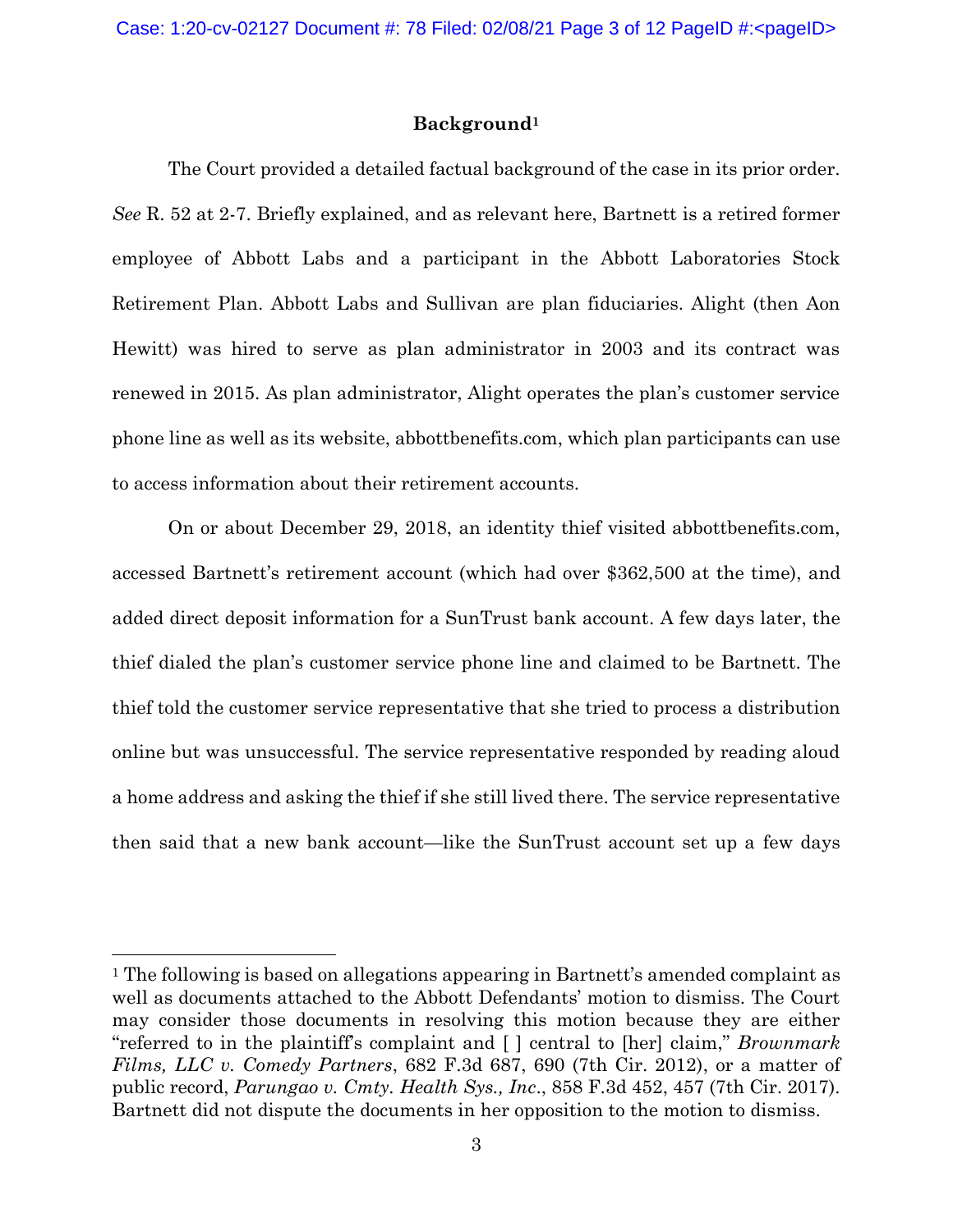#### Case: 1:20-cv-02127 Document #: 78 Filed: 02/08/21 Page 4 of 12 PageID #:<pageID>

earlier—must be on file for seven days before money can be transferred from the retirement account.

On January 8, the thief again called the plan's customer service phone line. The representative did not ask the thief any security questions, opting instead to send a one-time code to Bartnett's email address. Bartnett has no record of receiving that email. The thief then asked the representative to transfer \$245,000 from Bartnett's retirement account to the SunTrust account. The representative complied.

The thief placed another call to the customer service line the following day, January 9, asking if the funds had been successfully transferred to the SunTrust account. The representative said that the transfer request had been processed and that the funds would be available on January 14. Also on January 9, a letter was sent via first-class mail to Bartnett advising her of the transfer. Bartnett did not receive the letter until January 14. She called the customer service phone line on January 15, and the representative immediately froze Bartnett's plan account.

Over the next several months, Bartnett and her attorney corresponded with representatives from the Abbott Benefits Center and an attorney for Abbott Labs in an effort to recover the stolen funds. Through these discussions, Bartnett recouped \$108,485.02 of the \$245,000 that was stolen. She has not yet recovered the remaining funds.<sup>2</sup>

Bartnett's original complaint brought counts against the Abbott Defendants and Alight. As stated, both parties moved to dismiss the complaint, and the Court granted the

<sup>2</sup> Bartnett's retirement account had over \$362,500 immediately before the theft. She has not yet recouped about \$136,500, though her complaint seeks additional funds beyond that amount to cover reasonable investment earnings, tax liability, and more.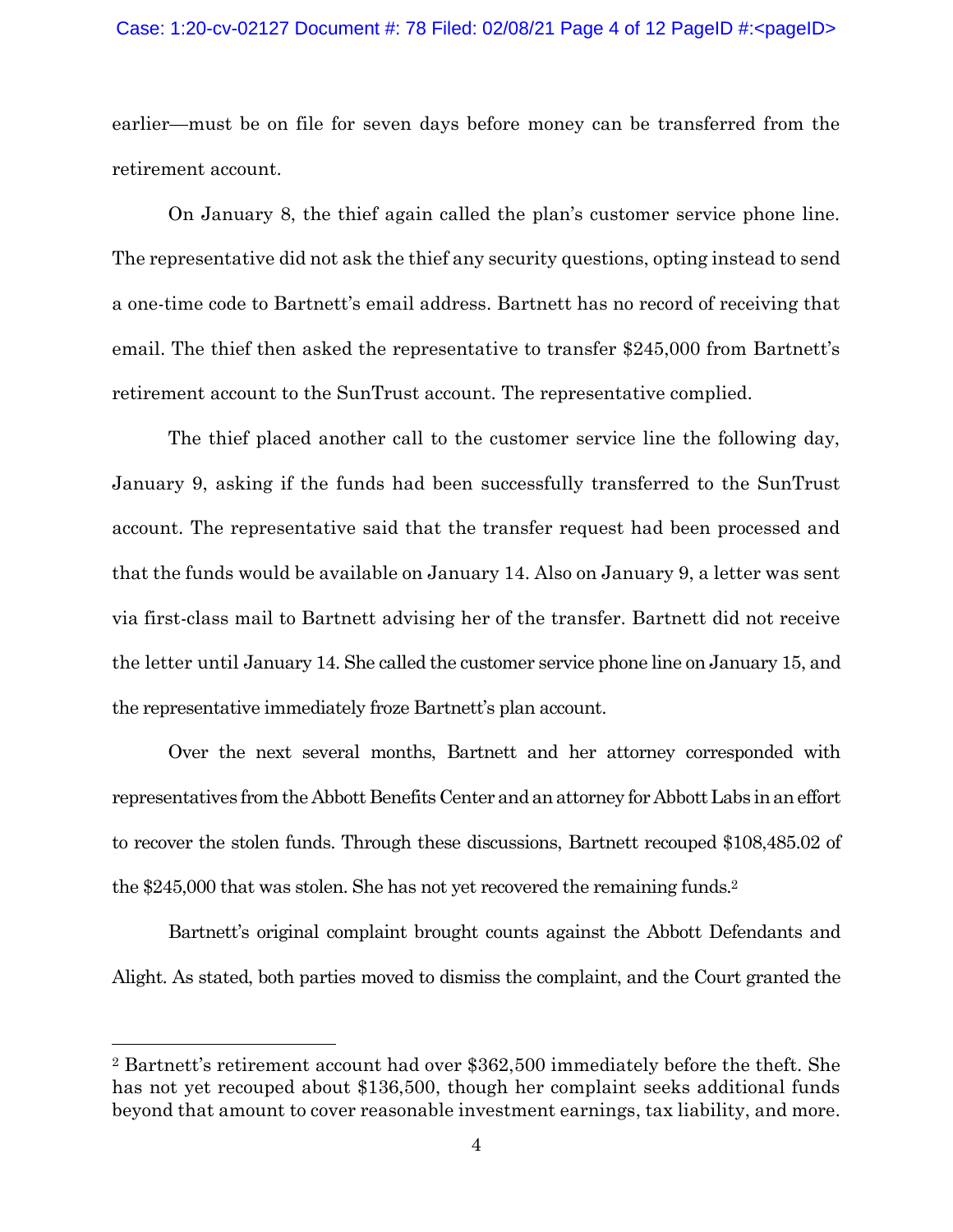Abbott Defendants' motion but denied Alight's motion.<sup>3</sup> Bartnett's amended complaint brings the same count against the Abbott Defendants that was brought before breach of fiduciary duty under Section 502(a)(2) of ERISA.

### **Analysis**

To state a claim for breach of fiduciary duty, a plaintiff must sufficiently allege "(1) that the defendant is a plan fiduciary; (2) that the defendant breached its fiduciary duty; and (3) that the breach resulted in harm to the plaintiff." *Allen v. GreatBanc Tr. Co*., 835 F.3d 670, 678 (7th Cir. 2016) (internal citation omitted). For purposes of this motion, the Abbott Defendants do not contest the first or third elements. They focus instead on the second element, arguing that Bartnett has not sufficiently alleged that they breached their fiduciary duties of prudence and monitoring.<sup>4</sup>

Bartnett contends otherwise. She claims that the Abbott Defendants breached their duties by hiring Alight in 2003 and again in 2015 despite knowing that Alight "[fumbled] cybersecurity and data privacy" responsibilities, "lack[ed] experience with retirement plans," "failed to provide quality plan administration services," "[had]

<sup>3</sup> More specifically, the Court found that Bartnett stated plausible claims for relief against Alight under ERISA and Illinois law. Bartnett and Alight are now engaged in discovery.

<sup>4</sup> The Abbott Defendants also argue that the complaint should be dismissed because Bartnett did not exhaust her administrative remedies under the retirement plan. The Court did not reach this question when it previously dismissed Bartnett's complaint. Here, too, the Court does not need to decide whether Bartnett exhausted her administrative remedies since the allegations supporting her fiduciary duty claim are insufficient.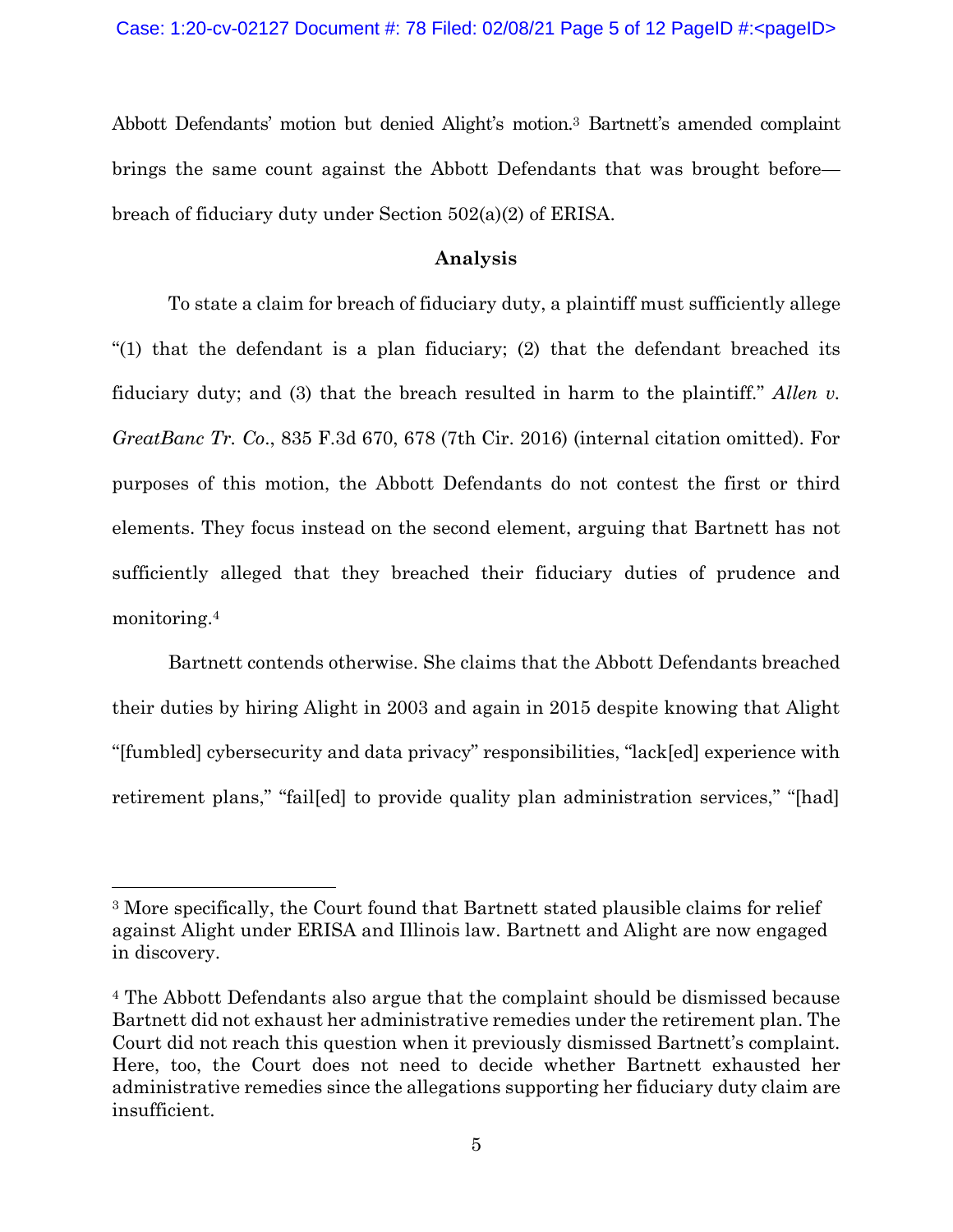inadequate policies and practices," and was subject to "recent litigation and/or enforcement actions." R. 54 ¶¶ 50, 85-88. In support, she points to the following incidents involving Alight and its predecessor company, Aon Hewitt:

- In 2013, an international cybercrime ring targeted Aon Hewitt and several other private companies, obtaining customer login information and stealing millions of dollars from several financial institutions. *Id*. ¶ 52.
- In 2015, a manual mailing error at Aon Hewitt resulted in the disclosure of client information to an unintended recipient. The information included names, dates of birth, Social Security Numbers, and pension information. *Id*. ¶ 53.
- Also in 2015, participants in a benefits program "inadvertently" accessed personal information about other participants, including their Social Security Numbers. *Id*. ¶ 54.
- In 2016, an unknown person or persons "potential[ly]" accessed the personal records of 2,892 individuals. The records included Social Security Numbers, contact information, dates of birth, and more. *Id*. ¶ 55.
- Also in 2016, Alight allegedly allowed an unauthorized user to initiate three separate transfers from a 401(k) retirement account belonging to someone else. The transfers totaled \$99,000. *Id*. ¶ 56.
- In 2019, Alight disclosed that emails sent to certain individuals since 2014 inadvertently included their Social Security Numbers. Alight also disclosed that between 2016 to 2019, URLs linking to certain Alight websites included Social Security Numbers and dates of birth. *Id*. ¶ 58.
- Also in 2019, the U.S. Department of Labor ("DOL") disclosed that it is investigating Alight for processing unauthorized transfers from ERISA plan accounts and failing to timely report cybersecurity breaches. *Id*. ¶ 59.

Bartnett claims that the Abbott Defendants knew or should have known about these incidents, and further contends the Abbott Defendants failed to monitor Alight's performance as plan administrator. *Id*. ¶ 50, 61-62, 85, 87. If the Abbott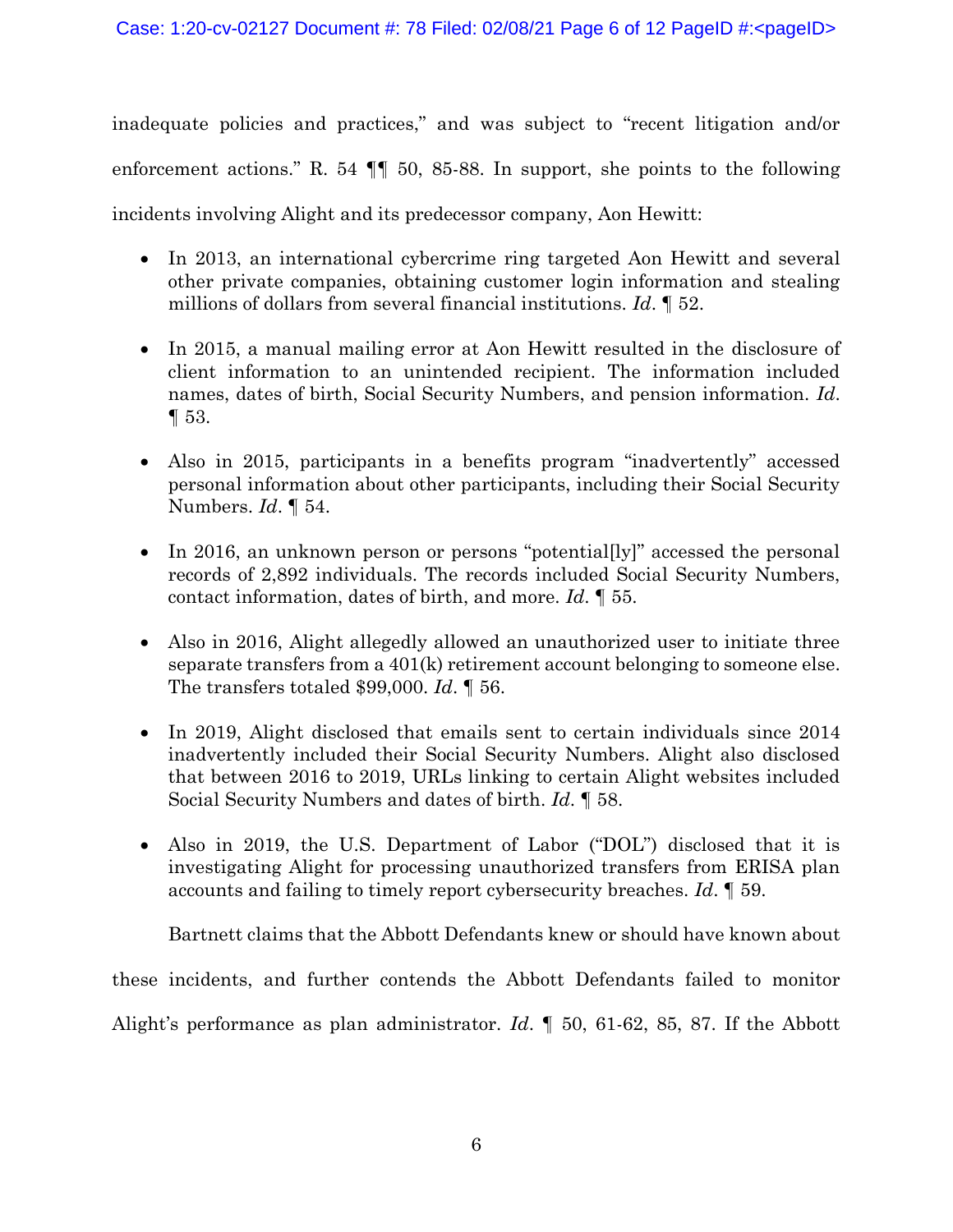Defendants had not breached their fiduciary duties of prudence and monitoring, Bartnett argues, then her retirement funds would not have been stolen.

Because Bartnett's claim encompasses two separate duties, and because each duty involves separate lines of analysis, the Court considers each in turn.

*Duty of Prudence***:** ERISA imposes a duty on fiduciaries to act with the same "care, skill, prudence, and diligence" as a "prudent man."  $29 \text{ U.S.C.} \$   $1104(a)(1)(B)$ . As stated in the Court's previous order, this duty of prudence often arises in the context of making investments on behalf of an ERISA plan. *See* R. 52 at 11 (quoting *Tibbie v. Edison International*, 135 S. Ct. 1823, 1829 (2015) ("The parties [] agree that the duty of prudence involves a continuing duty to monitor investments and remove imprudent ones under trust law."); *GreatBanc Trust Co*., 835 F.3d at 678 (duty of prudence "includes choosing wise investments and monitoring investments to remove imprudent ones"); *Hecker v. Deere & Co*., 556 F.3d 575, 586 (7th Cir. 2009) ("A fiduciary must behave like a prudent investor under similar circumstances.")). Neither party has pointed the Court to an ERISA fiduciary duty case that involves allegations similar to those alleged here, nor is the Court aware of one. In any event, the Seventh Circuit has expressly stated that a plaintiff who brings a breach of fiduciary claim, including one based on imprudence, must "plausibly allege action that was objectively unreasonable." *Divane v. Northwester*n Univ., 953 F.3d 980, 988 (7th Cir. 2020) (citing *Amgen Inc. v. Harris*, 136 S. Ct. 758, 760 (2016)).

Bartnett fails to do so here. Although she claims that the Abbott Defendants were imprudent for hiring Alight, the incidents referenced in her amended complaint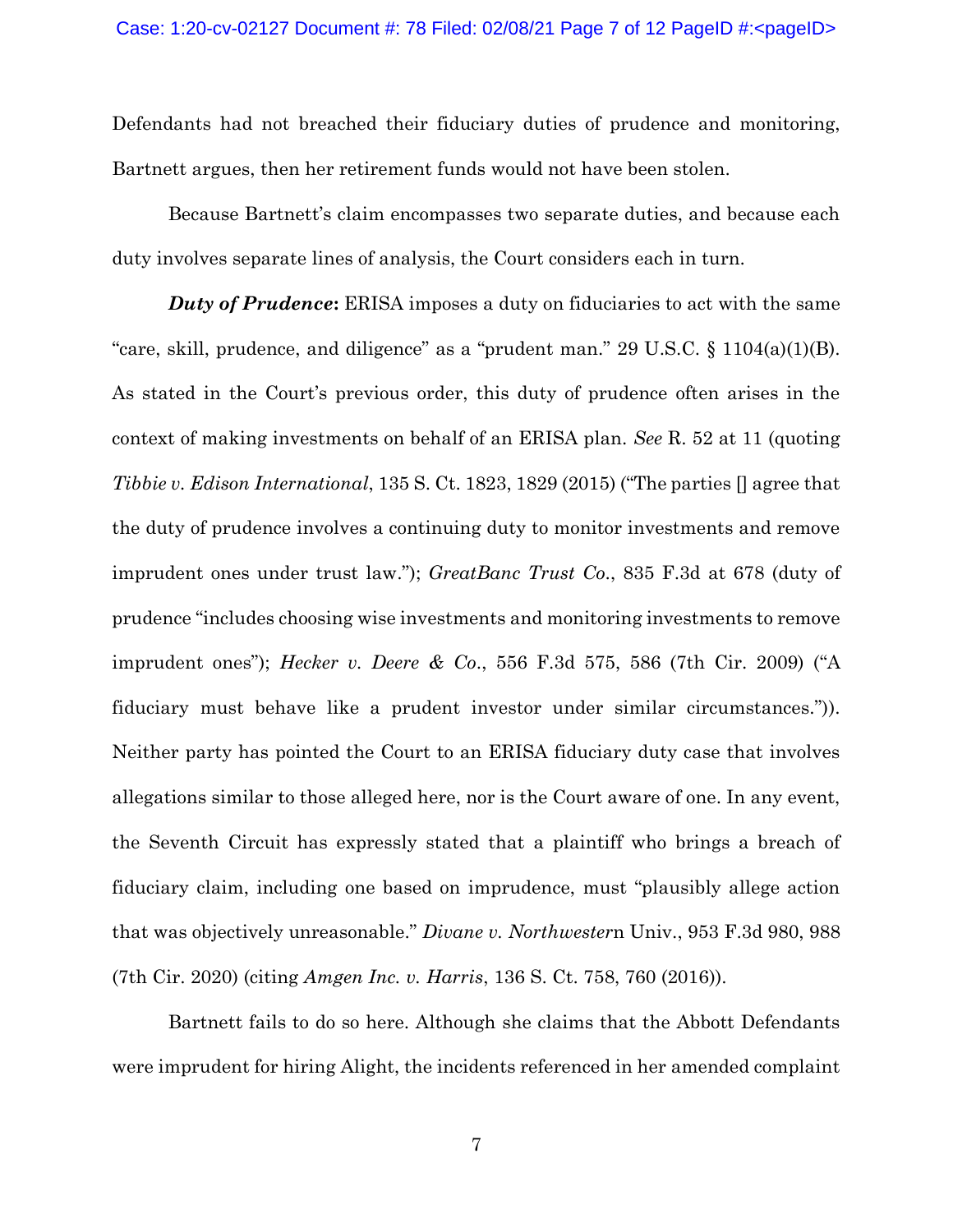occurred *after* Alight was first offered the job. Indeed, Alight was hired in 2003, *see*  R. 27-1 at 1, and the first incident identified by Bartnett occurred in 2013, *see* R. 54 ¶ 52. The Court cannot infer that the Abbott Defendants breached their duty of prudence by hiring Alight in 2003 based on events a decade later. *See George v. Kraft Foods Glob., Inc*., 641 F.3d 786, 796 (7th Cir. 2011) (noting that it is "impermissible" to "attempt to prove imprudence by hindsight") (citation omitted).

To be sure, Bartnett also argues that the Abbott Defendant breached their duty of prudence by renewing Alight's contract in 2015. But Bartnett's claim still fails because the incidents that pre-date Alight's rehiring do not give rise to the inference that renewing Alight's contract was objectively unreasonable. Indeed, the two incidents that occurred before Alight was rehired were limited in size and scope, did not involve significant lapses in security protocols, and no client funds were stolen.<sup>5</sup> One incident involved a manual mailing error in which client information was sent to an unintended recipient. R. 54 ¶ 53; R. 60-4 at 32. The other concerned a sensitive file that was inadvertently accessed by the wrong person. R. 54  $\parallel$  54; R 60-4 at 35. And while a third incident involved cybersecurity thieves engaged in an international scheme to defraud, they "targeted" Aon Hewitt—as well as the U.S. government and over a dozen private institutions—and as mentioned, no allegations in the complaint

<sup>5</sup> Bartnett argues that this determination impermissibly "weigh[s] the evidence" in the Abbott Defendants' favor. *See* R. 61 at 5. Not so. As stated, an ERISA fiduciary duty claim must "plausibly allege action that was objectively unreasonable." *Divane*, 953 F.3d at 988. The Court is simply determining whether Bartnett's allegations plausibly demonstrate unreasonable conduct on the part of the Abbott Defendants. That is proper analysis under a Rule 12(b)(6) motion.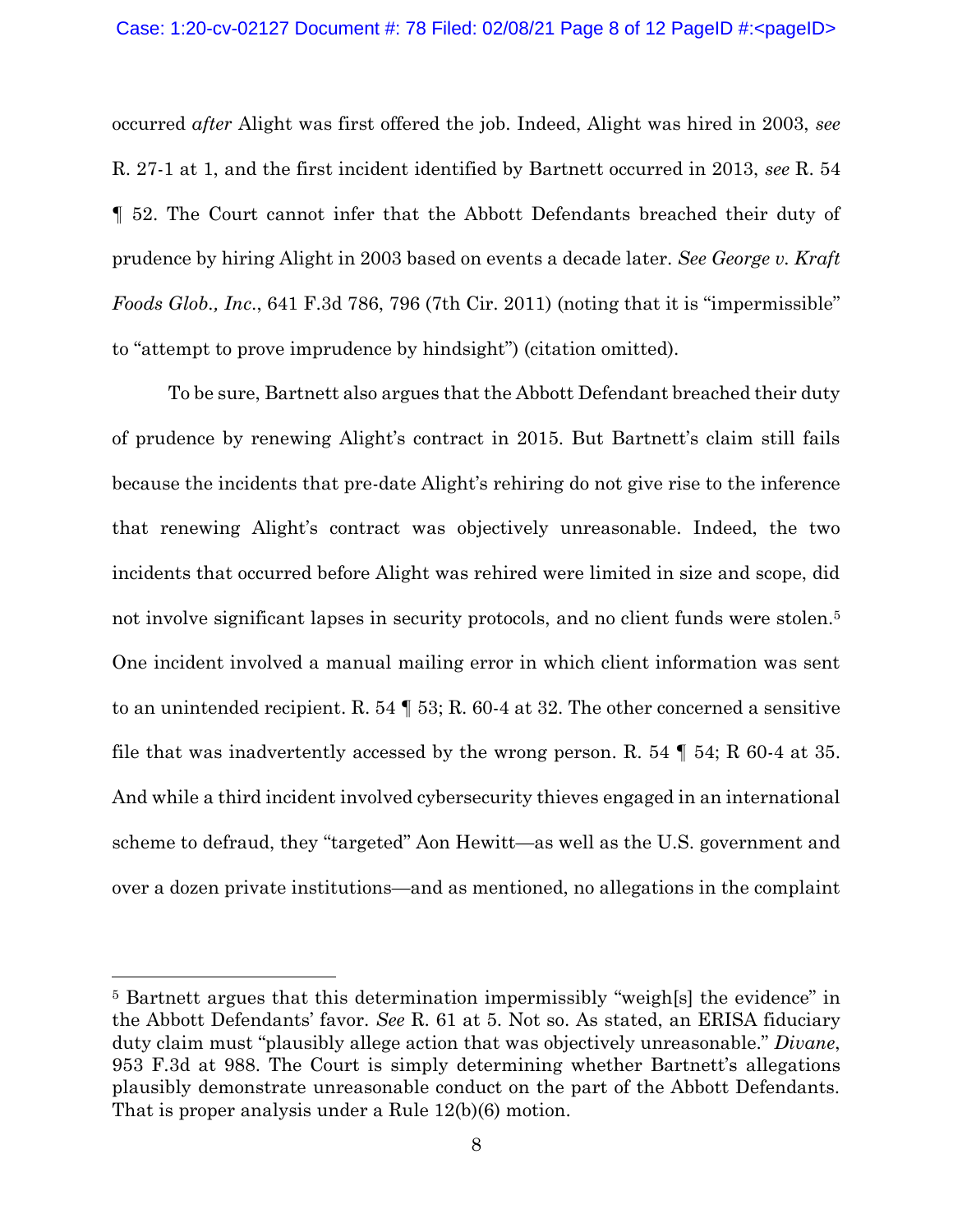suggest that the thieves took a penny from Aon Hewitt's customers. *See* R. 54 ¶ 52 (citing *United States v. Sarapka et* al., No. 13-6089 (D.N.J. June 13, 2013)); R. 60-3 at 5.

In her opposition brief, Plaintiff cites to a case from the Second Circuit and argues that an ERISA fiduciary duty claim may survive a motion to dismiss if the complaint "alleges fact[s] that show that an adequate investigation would have revealed to a reasonable fiduciary that their hiring was improvident." R. 61 at 2 (quoting *Pension Ben. Guar. Corp. ex rel. St. Vincent Catholic Med. Centers Ret. Plan v. Morgan Stanley Inv. Mgmt. Inc*., 712 F.3d 705, 718 (2d Cir. 2013)). The Court is not bound by Second Circuit case law, but even if it was, *Pension Ben. Guar. Corp* does not rescue Plaintiff's claim. Although an investigation by the Abbott Defendants in 2015 would have shown that two isolated incidents occurred under Aon Hewitt's watch, Aon Hewitt presumably handled tens of thousands of customer transactions that year, and rehiring a plan administrator with a less-than-perfect track record does not plausibly allege imprudent conduct. That is especially so given that neither incident seemed to involve Alight's performance on behalf of the Abbott Labs Stock Retirement Plan. *See* R. 60-4 at 35 (describing how "Reed Elsevir program participant[s]" inadvertently received sensitive information); *Id*. at 31 (noting that a manual mailing error led to the disclosure of information about an unidentified individual). In fact, no incidents referenced in the amended complaint, other than the theft from Bartnett's account in January 2019, seem to involve Alight's performance for the Abbott plan. *See* R. 54 ¶¶ 52-58. The Court cannot conclude, then, that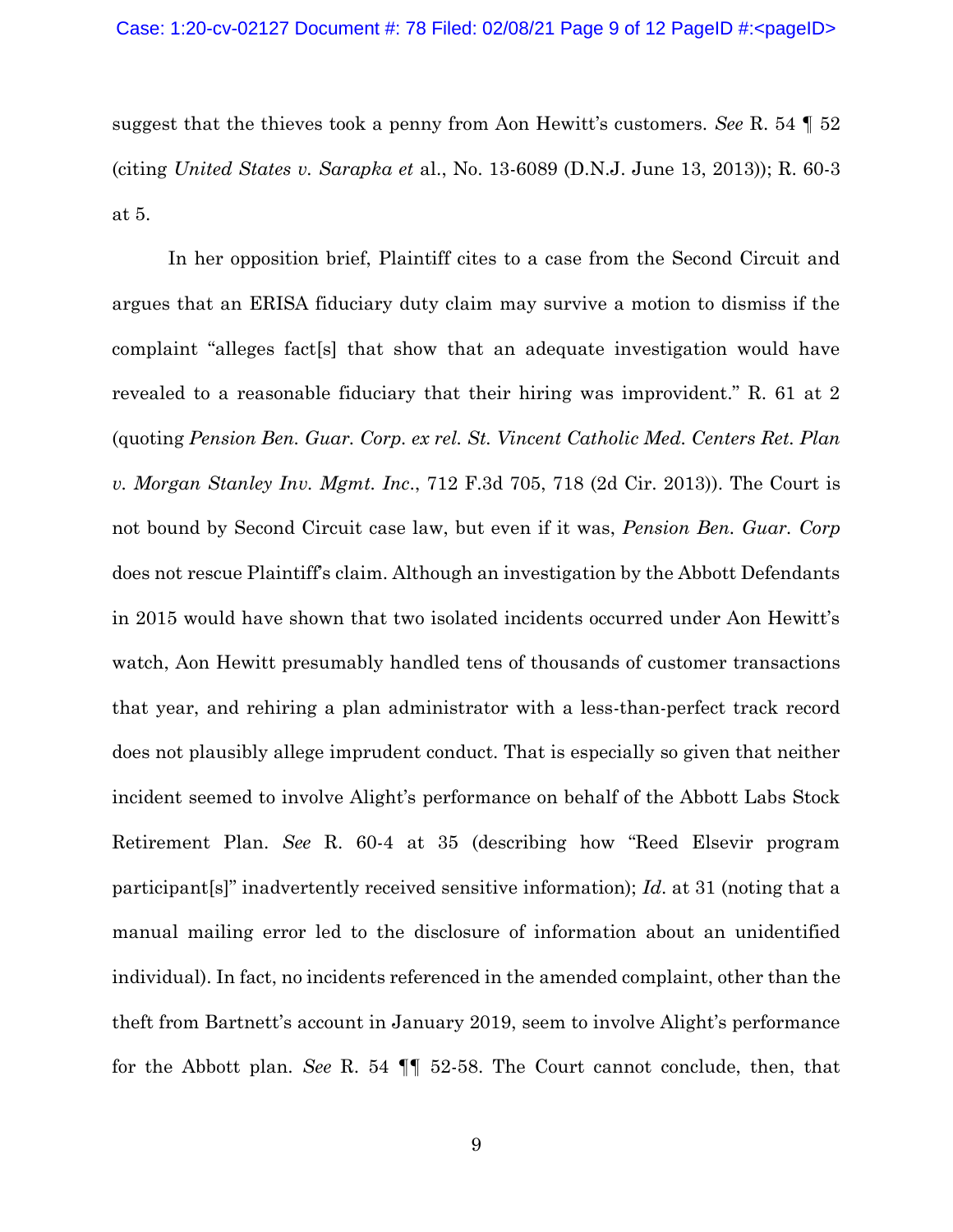Bartnett has plausibly alleged that rehiring Alight to serve as the plan's administrator in 2015 was "objectively unreasonable." *See Divane*, 953 F.3d at 988.

*Duty to Monitor***:** "Individuals who appoint ERISA fiduciaries have a duty to monitor those fiduciaries' actions and to provide them with the information necessary to carry out their responsibilities." *Brieger v. Tellabs, Inc.*, 629 F. Supp. 2d 848, 867 (N.D. Ill. 2009); *see also Howell*, 633 F.3d at 573 ("There is no doubt that those who appoint plan administrations have an ongoing fiduciary duty under ERISA to monitor the activities of their appointees."). The Department of Labor has explained that the duty requires reviewing "the performance of trustees and other fiduciaries" at "reasonable intervals" and "in such [a] manner as may be reasonably expected to ensure that their performance has been in compliance with the terms of the plan and the statutory standards, and satisfied the needs of the plan." 29 C.F.R. § 2509.75–8 at FR–17 (Department of Labor questions and answers).

The Court previously dismissed Bartnett's duty to monitor claim against the Abbott Defendants because the conclusory allegations in her original complaint amounted to "nothing more than speculation." R. 52 at 13 (citing *Neil v. Zell*, 677 F. Supp. 2d 1010, 1024 (N.D. Ill 2009)). Plaintiff's amended complaint now contains over a dozen new allegations. R. 54 ¶¶ 50-62, 85-89. And many of them are quite detailed. *See, e.g*., *Id.* ¶¶ 56-57. The problem with Bartnett's new allegations, however, is that none of them speak to whether the Abbott Defendants monitored (or failed to monitor) Alight's performance vis-à-vis the Abbott Labs Stock Retirement Plan. The allegations focus instead on Alight's performance as an administrator for *other* plans,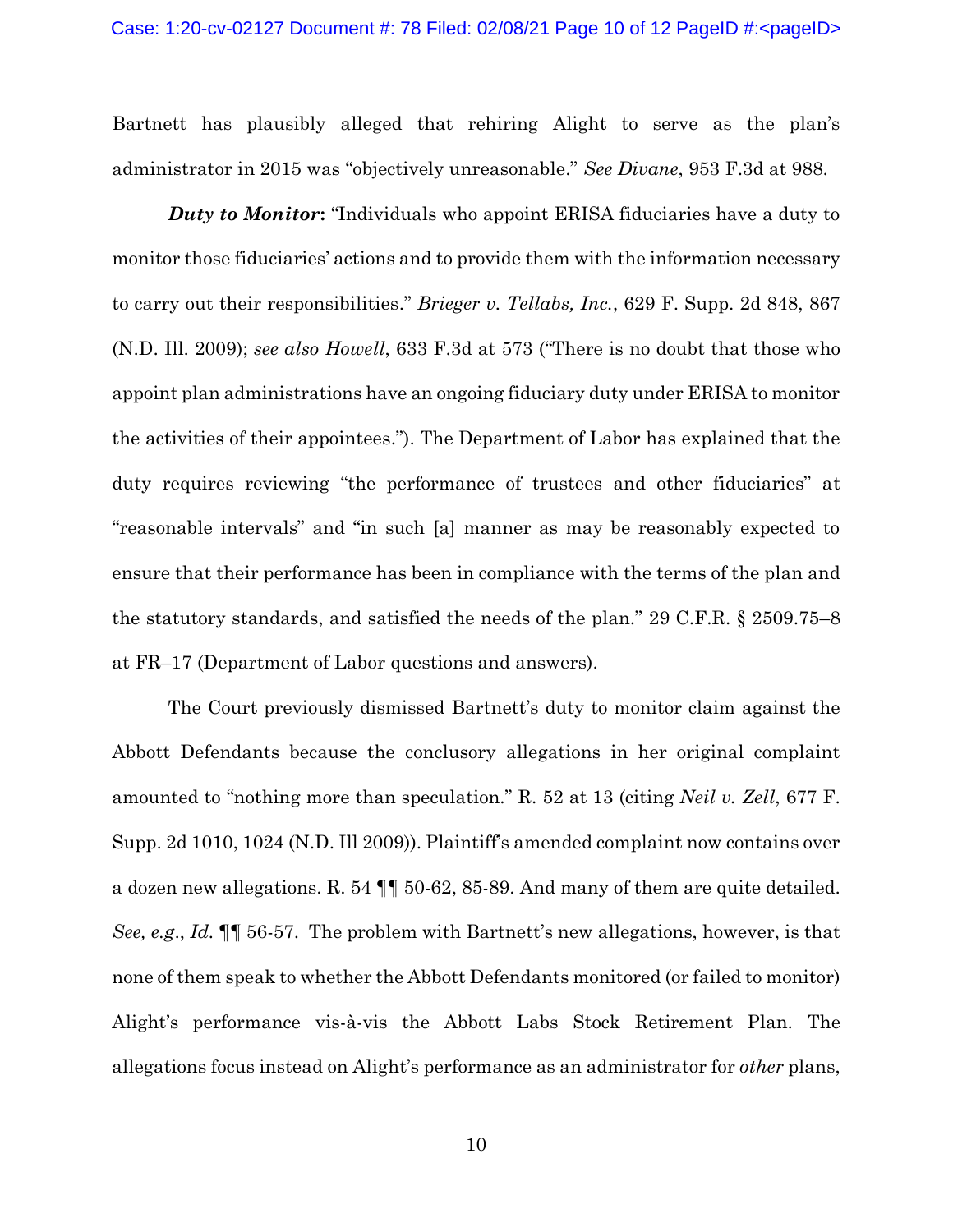*see, e.g.*, R. 54 ¶ 54 (Reed Elsevier LTD Program); *id*. ¶¶ 56-57 (Estee Lauder Plan), and the Court cannot reasonably infer that the Abbott Defendants breached their duty to monitor based on incidents that did not involve them. Whether the Abbott Defendants knew about these incidents does not change this conclusion. The duty to monitor requires fiduciaries to keep track of how an administrator performs for their *own* plan, not others'. *See* 29 C.F.R. § 2509.75–8 (fiduciaries should monitor to ensure "compliance with *the terms of the plan* and statutory standards, and satisfies *the needs of the plan*") (emphasis added); *Leigh v. Engle*, 727 F.2d 113, 135 (7th Cir. 1984) ("[Fiduciaries cannot] abdicate their duties under ERISA merely through the device of giving their lieutenants primary responsibility for the day to day management of the trust.").

The DOL's investigation of Alight does not save Bartnett's claim from dismissal. Public court filings show that the investigation opened six months after Bartnett's funds were stolen. *Compare* R. 54 ¶ 40 (theft occurred in January 2019), *with Scalia v. Alight Solutions*, No. 20-cv-2138 (N.D. Ill. Apr. 6, 2020) (Dkt. 1) (investigation opened on July 30, 2019). The Abbott Defendants cannot be expected to know about the investigation before it even began. And although Bartnett argues that the previous incidents demonstrate that the Abbott Defendants knew about Alight's "lax attitude toward data security," she has not alleged any action by the Abbott Defendants plausibly showing that they failed to monitor Alight's performance as it relates to the Abbott Labs Stock Retirement Plan specifically. *See Leigh*, 727 F.2d at 135 (trust fiduciaries were obligated to monitor administrators' management of specific trust).